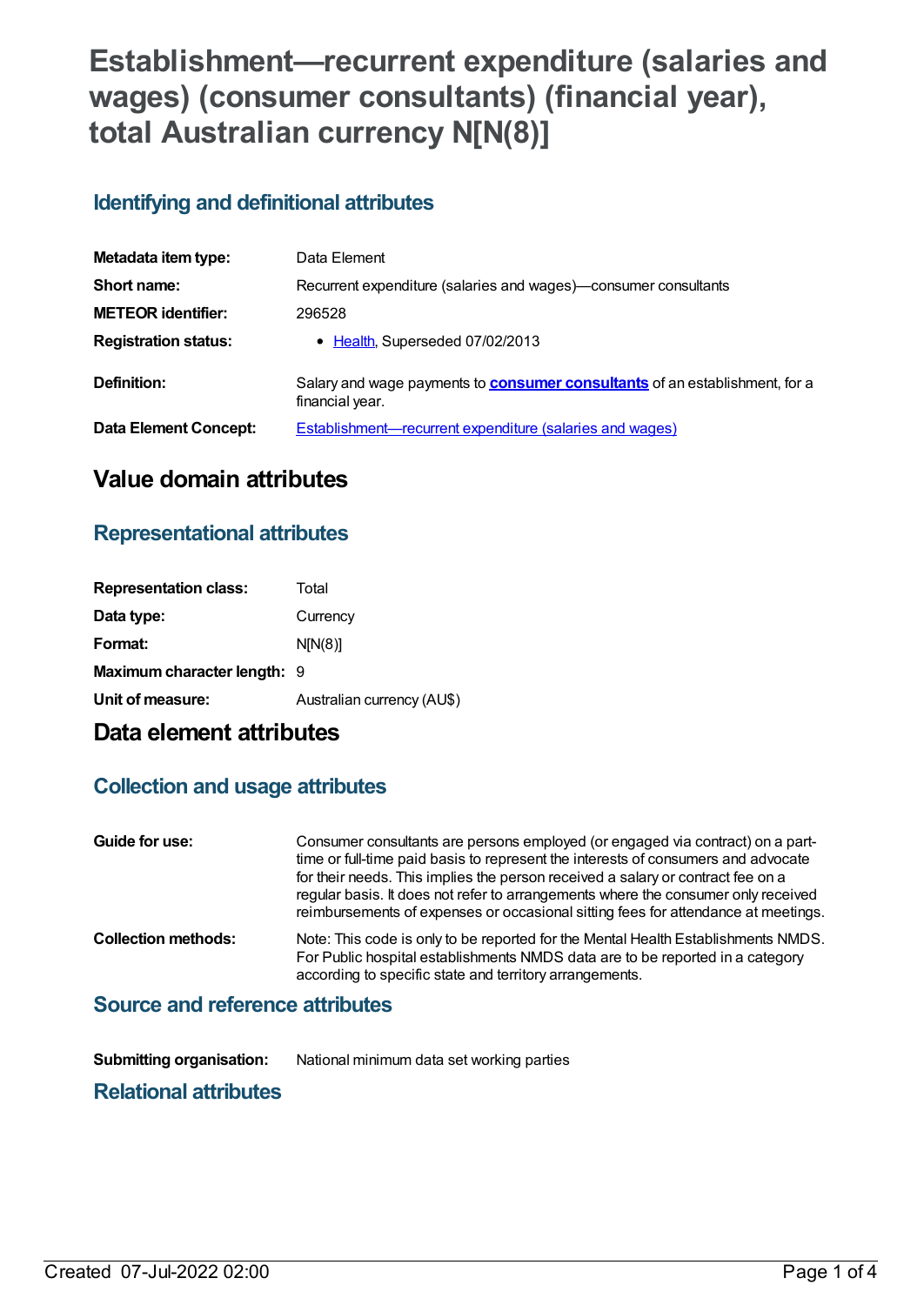#### **Related metadata references:**

Is used in the formation of **Establishment** (mental [health\)—recurrent](https://meteor.aihw.gov.au/content/296577) expenditure (total salaries and wages) (financial year), total Australian currency N[N(8)]

- ACT Health [\(retired\)](https://meteor.aihw.gov.au/RegistrationAuthority/9), Candidate 14/08/2018
- [Health](https://meteor.aihw.gov.au/RegistrationAuthority/12), Superseded 16/01/2020

Has been superseded by **[Establishment—recurrent](https://meteor.aihw.gov.au/content/451428) expenditure (salaries and** wages) (mental health consumer workers) (financial year), total Australian currency N[N(8)]

- ACT Health [\(retired\)](https://meteor.aihw.gov.au/RegistrationAuthority/9), Candidate 17/08/2018
- [Health](https://meteor.aihw.gov.au/RegistrationAuthority/12), Superseded 20/01/2021

# **Implementation in Data Set**

Specifications: Mental health [establishments](https://meteor.aihw.gov.au/content/298027) NMDS 2005-06[Health](https://meteor.aihw.gov.au/RegistrationAuthority/12), Superseded 07/12/2005

*Implementation start date:* 01/07/2005

*DSS specific information:*

Obligation condition: reporting of this data element is optional for non-government residential mental health services and specialised mental health services provided by private hospitals that receive state or territory government funding.

Mental health [establishments](https://meteor.aihw.gov.au/content/311875) NMDS 2005-06[Health](https://meteor.aihw.gov.au/RegistrationAuthority/12), Superseded 21/03/2006

*Implementation start date:* 01/07/2005

*Implementation end date:* 30/06/2006

*DSS specific information:*

Obligation condition: reporting of this data element is optional for non-government residential mental health services and specialised mental health services provided by private hospitals that receive state or territory government funding.

Mental health [establishments](https://meteor.aihw.gov.au/content/334283) NMDS 2006-07[Health](https://meteor.aihw.gov.au/RegistrationAuthority/12), Superseded 23/10/2006

*Implementation start date:* 01/07/2006

*Implementation end date:* 30/06/2007

*DSS specific information:*

Obligation condition: reporting of this data element is optional for non-government residential mental health services and specialised mental health services provided by private hospitals that receive state or territory government funding.

Mental health [establishments](https://meteor.aihw.gov.au/content/345134) NMDS 2007-08[Health](https://meteor.aihw.gov.au/RegistrationAuthority/12), Superseded 05/02/2008

*Implementation start date:* 01/07/2007

*Implementation end date:* 30/06/2008

*DSS specific information:*

Obligation condition: reporting of this data element is optional for non-government residential mental health services and specialised mental health services provided by private hospitals that receive state or territory government funding.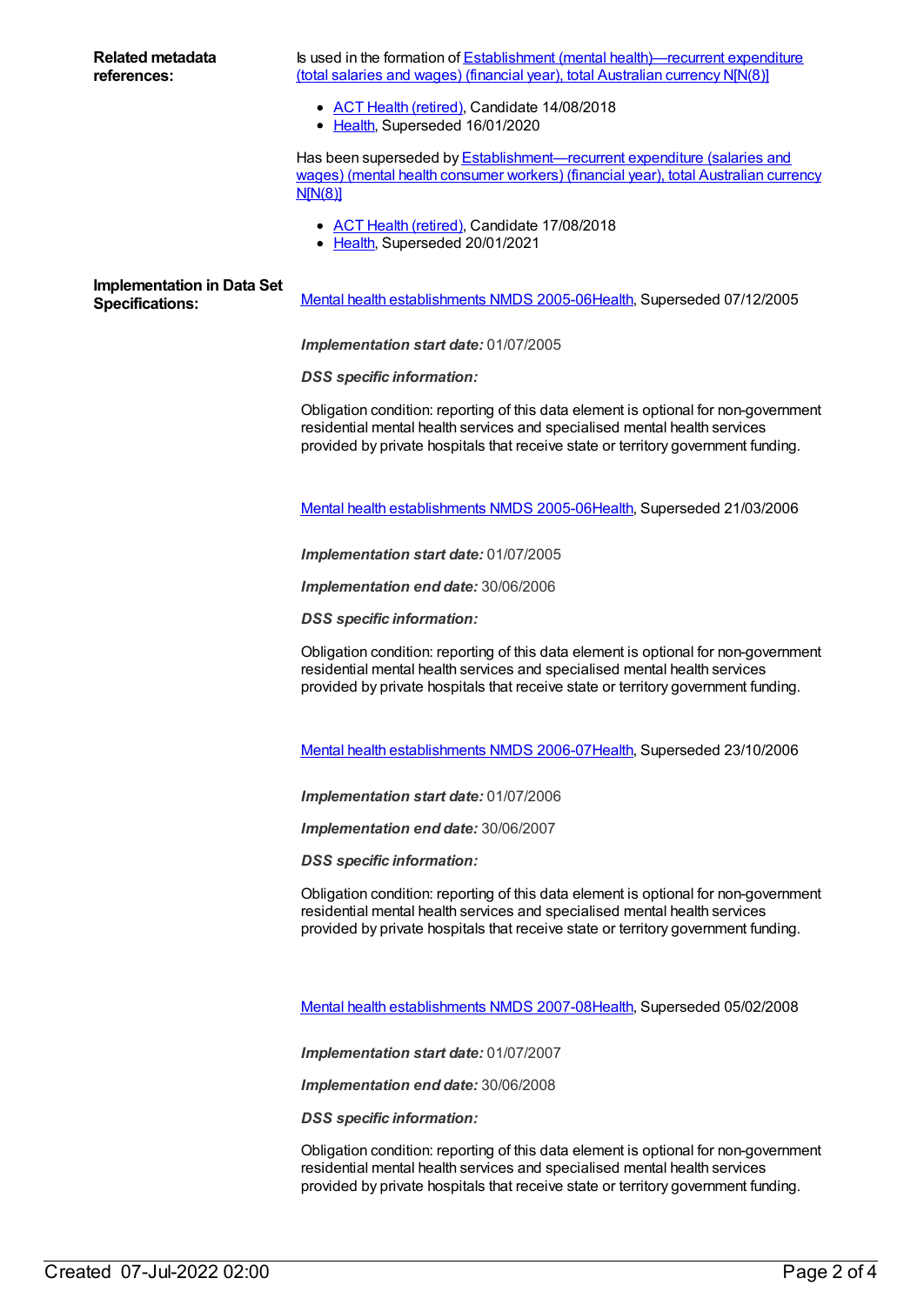#### Mental health [establishments](https://meteor.aihw.gov.au/content/362299) NMDS 2008-09[Health](https://meteor.aihw.gov.au/RegistrationAuthority/12), Superseded 03/12/2008

*Implementation start date:* 01/07/2008

*Implementation end date:* 30/06/2009

*DSS specific information:*

Obligation condition: reporting of this data element is optional for non-government residential mental health services and specialised mental health services provided by private hospitals that receive state or territory government funding.

Mental health [establishments](https://meteor.aihw.gov.au/content/374981) NMDS 2009-10[Health](https://meteor.aihw.gov.au/RegistrationAuthority/12), Superseded 02/12/2009

*Implementation start date:* 01/07/2009

*Implementation end date:* 30/06/2010

*DSS specific information:*

Obligation condition: reporting of this data element is optional for non-government residential mental health services and specialised mental health services provided by private hospitals that receive state or territory government funding.

Mental health [establishments](https://meteor.aihw.gov.au/content/378611) NMDS 2010-11[Health](https://meteor.aihw.gov.au/RegistrationAuthority/12), Superseded 01/12/2010

*Implementation start date:* 01/07/2010

*Implementation end date:* 30/06/2011

*DSS specific information:*

Reporting of this data element is not compulsory for non-government residential mental health services and specialised mental health services provided by private hospitals that receive state or territory government funding.

However these services are still encouraged to report this data where available.

Mental health [establishments](https://meteor.aihw.gov.au/content/424725) NMDS 2011-12[Health](https://meteor.aihw.gov.au/RegistrationAuthority/12), Superseded 07/12/2011